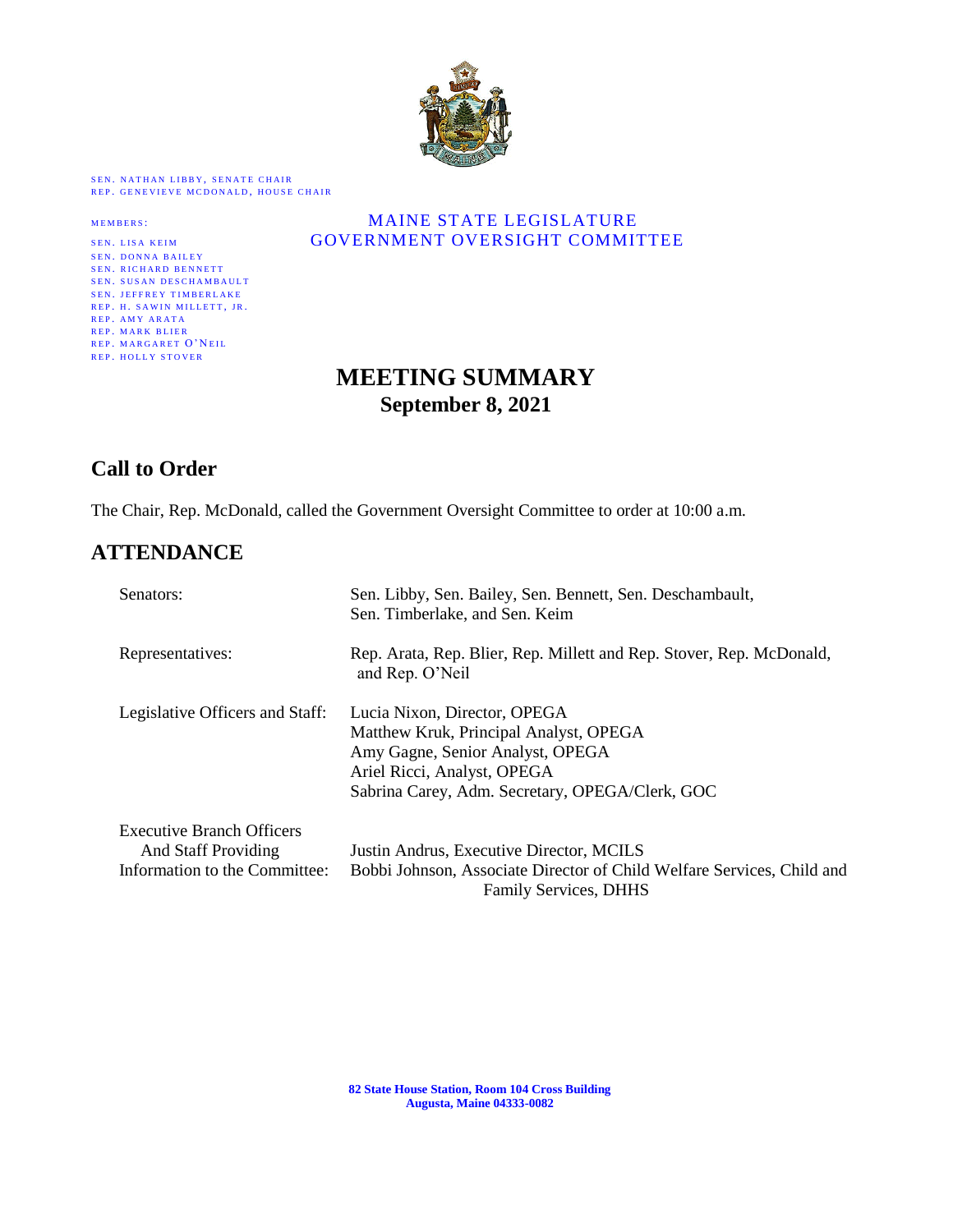#### **TELEPHONE 207-287-1901 FAX: 207-287-1906**

### **Introduction of Committee Members**

The members of the Committee introduced themselves.

### **Summary of August 11, 2021 GOC Meetings**

The Summary of August 11, 2021 Meeting was accepted as written.

### **New Business**

### • **OPEGA Report on Evaluation of the Maine Seed Tax Credit (Separate Report)**

Rep. McDonald announced that there will be a Public Hearing on the Evaluation of the Maine Seed Tax Credit and introduced Director Nixon. Director Nixon explained that they had presented the Maine Seed Tax Credit Report during the last meeting and explained the process of registering to speak during the public hearing and how to submit written testimony. Rep. McDonald then opened the public comment period on the Evaluation of the Maine Seed Tax Credit.

#### - **Public Comment Period**

- Nathaniel Henshaw, President of CEI Inc. from Brunswick, presented his testimony. (A copy is attached to the Meeting Summary.)
- Tim Agnew, presented his testimony. (A copy is attached to the Meeting Summary.) He thanked the committee for conducting a well-rounded report.
- Senator Bennett asked for the actual quantitative numbers as to how venture capital has grown in Maine. Agnew answered that he has numbers from 2020 that he has used to compare to numbers that he had generated 10 years ago, but noted that they came from different sources so they aren't a perfect comparison and that there is some investment capital that does not show in those numbers at all. For the purpose of comparing where we once were to where we are today, and how we compare to other states in the region he thinks they are indicative that we've come a long way. Agnew said he would provide more information. Sen. Bennett said he would appreciate more information and understands that sourcing could be a problem and a drawback because they don't know of all the investments being made but he admires Agnew's expertise and would like to get into the granularity a bit more.
- Christopher Roney, presented his testimony on behalf of the Finance Authority of Maine (A copy is attached to the Meeting Summary)

John Burns, presented testimony (A copy is attached to the Meeting Summary)

- Kate Foye, presented testimony on behalf of DECD (A copy is attached to the Meeting Summary)
- Sen. Bennett asked Foye the same question he did Agnew, about the exact numbers of Maine's venture capital. He would like to understand the overall quantity of investment, particularly from venture capital firms in Maine and how it has changed over the years. Foye responded that she would look into those answers and get back to the committee, but mentioned that Chris Roney from FAME may have a better idea of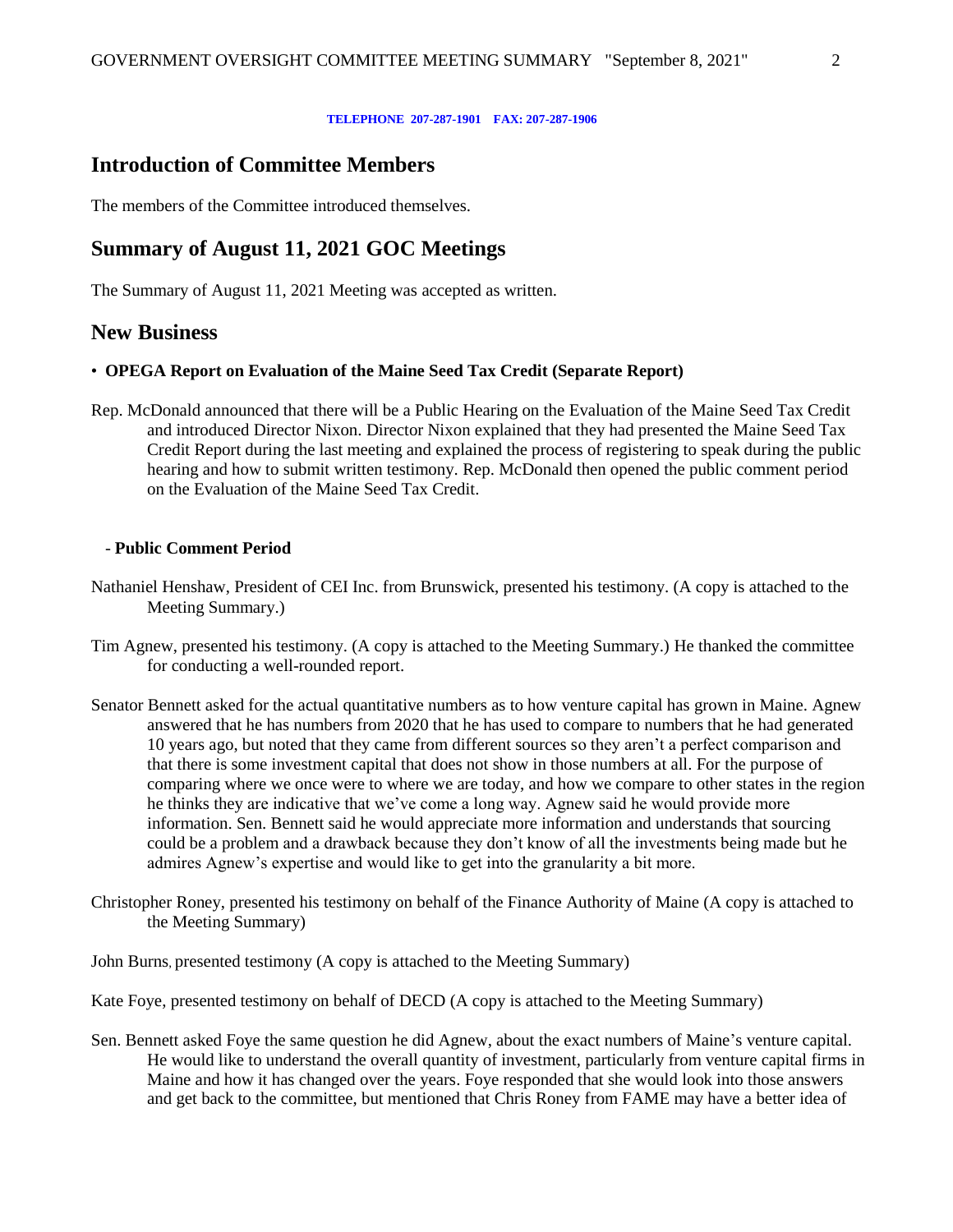those numbers, because they administer the program. Sen. Bennett would like to understand the sourcing for it, because there is a lot that they don't know and it would be interesting to see what they do know, as it would inform them all as policy makers better. One of the recommendations in the report was better data, but rather than better data on the companies, he is more interested in better data on the investing that is going on because he thinks that this is the purpose of the program. Some of the other proposed purposes of the program are a little bit tangential in his view. He stated that he would like to focus on business creation and the investment as those two purposes are the most important for him and for anyone providing testimony, that is what he would like to see. Ms. Foye agreed it was a great question and will work with her team on getting that information back to the committee.

Rep. McDonald added Chris Roney back in to the meeting to answer Sen. Bennett's question.

- Sen. Bennett then asked Mr. Roney for any information he has on the level of venture capital that is happening in Maine that would be useful. He knows that some of it flows through the Seed Capital Tax Credit but not all of it, and is just trying to understand how much this is used and how stimulating it actually is for those two critical purposes, which is business success and the investment levels. Sen. Bennett noted that Mr. Agnew said that one of the primary purposes of the program that is written into statute was to improve Maine's take of that kind of investment, and any data Roney has on that, even if imperfect, would be really useful. Mr. Roney answered that he has the numbers for the venture capital that has come through the program and it will be a little more challenging to get the entirety of Maine's numbers, and get the research in terms of comparative with other states, but he will work to get some additional information.
- Brian Whitney, President of the Maine Technology Institute (A copy of his testimony is attached to the Meeting Summary) commended the OPEGA staff on their thorough evaluation of the program. Whitney commented towards Sen. Bennett's previous questions stating that it is difficult to get a good handle on venture capital invested in the state. There are a couple of reports that kind of track that, and illustrate how difficult it is to track those numbers, Moneytree for example, issued a report that said venture capital investments in Maine were about \$18 million in 2020, while another report called the "Venture Monitor" noted that Maine companies received \$86 million in venture capital in 2020. He believes it goes without saying, that despite the disparity between those two reports, it is clearly evident that there is a scarcity investment capital in our state, and we need to do whatever we can to help spur that.
- Kenneth Capron stated that he is really glad to see when OPEGA does reports on anything involving economic development in Maine, so he thanked them for the report. He noted that the report highlights some of the issues that have been around for a long time. That is the goals that are stated are hard to prove without additional facts. But that's not the reason he wanted to speak, he thinks the issue this brings to light goes back many years to how does a new company looking to seek investment or to get help from the state on investing in a project, how do they find out about all of the resources that are available? He's been at this for a few years and if it weren't for the OPEGA report he wouldn't have known about this particular fund. So he is delighted to have another opportunity to ask and beg for money, but what he is finding is that for each particular source you have to fill out some forms that he feels is the same information over and over. He may be wrong in some cases, but for the most part, most of the report isn't looked at by people who are going to loan money, most of the decision is based on a few key factors like the team that is involved and who is going to guarantee the loans. But he is there speaking out about some way to coordinate through a central approach. How do you let potential start-ups know that these economic development funds are available? That is his concern and he thinks it goes back to a broader issue that he thinks the GOC has maybe dealt with before with these types of funds, is how do you find out what is even available. For example, if he goes to MTI he would like to be able to see signs pointing him in the right direction to locate all of these funds, because it is a very confusing path to figure out funding mechanisms when in fact he should be paying attention to the project and not how to fund it.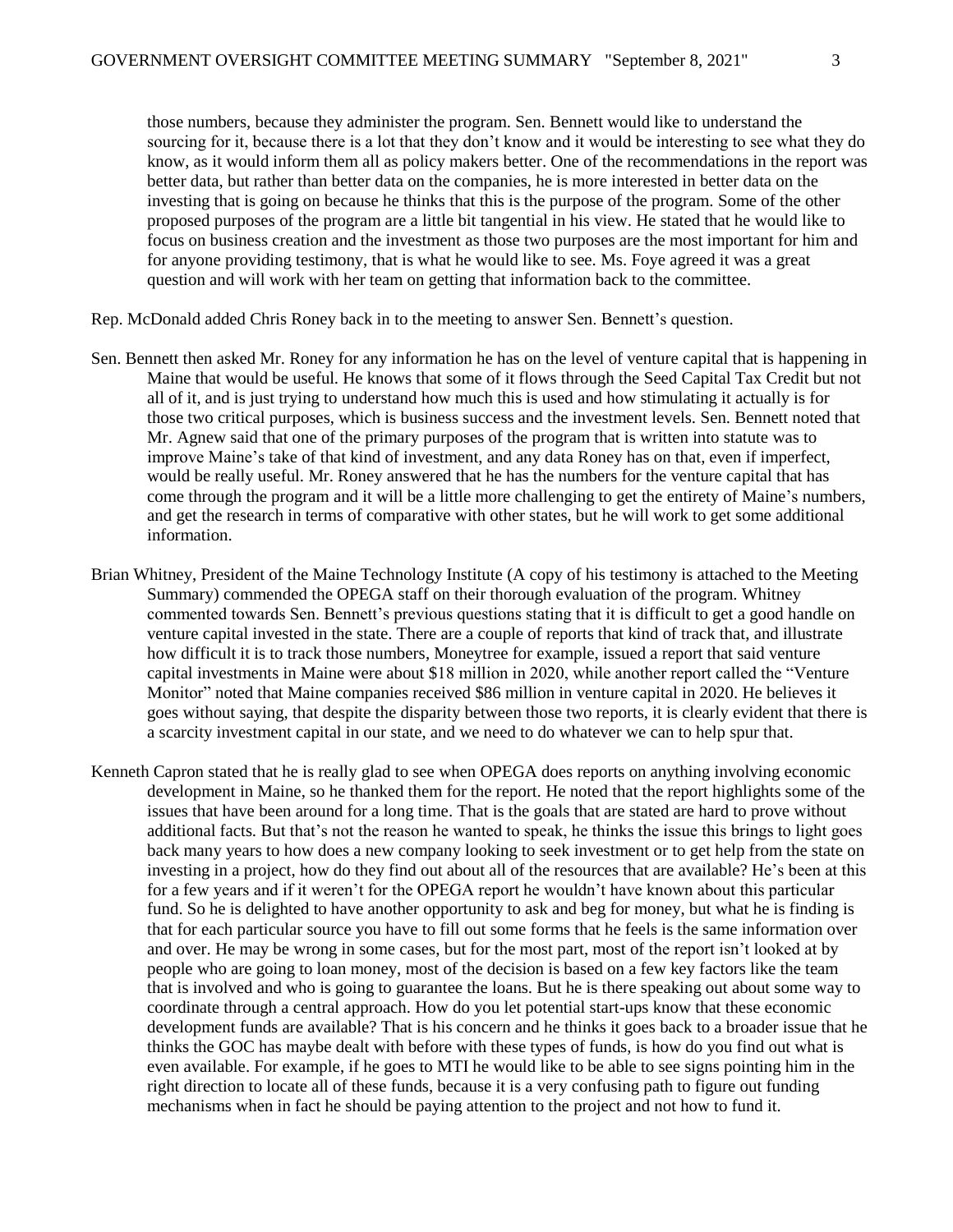Rep. McDonald asked if there was anyone else who is there to testify during the public comment period on the Evaluation of the Maine Seed Tax Credit report. With no more public comments, Rep. McDonald asked the committee if they were prepared to move into work session to which Sen. Libby replied that the committee is ready.

### - **Committee Work Session**

Rep. McDonald opened the work session by explaining the purpose of the work session, which is for the members of the committee to discuss the OPEGA Report, Evaluation of the Maine Seed Tax Credit and determine any further actions. She noted that work sessions are generally for discussion and participation by committee members, however the chair may allow an outside individual to come in to answer questions for the committee. Rep. McDonald asked if there was a motion on any further actions on the OPEGA report on the Evaluation of the Maine Seed Tax Credit.

#### - **Committee Vote on the report**

- **Motion:** To Endorse the Report on the Evaluation of the Maine Seed Tax Credit (Motion made by Sen. Libby, second by Rep. Stover).
- **Vote:** Motion (above) passed by unanimous vote 10-0, 2 members absent. (Rep. O'Neil voted on the motion in accordance with the GOC Rules.)

#### **Discussion:**

- Sen. Bennett asked Director Nixon to explain exactly what the endorsement of the report means, as he supports the report, but there are some conclusions that he might disagree with. Director Nixon explained that as part of the process and procedure of receiving an OPEGA report, the committee takes up endorsement, which means that you find the report to be complete with regards to what was assigned to be done, that the results are credible and objective and relevant, and that any recommendations contained in the report are reasonable and appropriate for the issues identified.
- Sen. Libby addressed Sen. Bennett stating that at the last meeting he talked about endorsing an OPEGA report on the review of the citizens' initiative process, and at the time noted that as a legislator, just by way of example, he may have opposed the citizens' initiative process as policy but he may still vote to endorse the report because he found the OPEGA work to be credible and valid. Sen. Libby continued stating that they were trying to take an action that endorses the analysis process that OPEGA conducted and when we get to the House and Senate floor that is when we can exercise our opinions and views on the policy matter before us. He hopes that helps separate the two ideas.
- Sen. Bennett thanked the chairs and Director Nixon for their explanation and states he is prepared to endorse the report and there are some policy conclusions that he thinks he would take minor issue with, such as some of the proposals relating to the sorts of businesses that should be prioritized under the seed capital tax credit, but those are incidental and minor. Sen. Bennett believes the report is fine work and he agrees with all of the people who testified on that basis, and he thinks it will be informative for future policy making, which he thinks they should try to endorse as well so that they can have a debate about some of the drift that has maybe occurred with the purposes of the Seed Capital Tax Credit and would like to see it tightened up.
- Rep. Millett stated that he was wanting to see how the committee feels about the three recommended actions both legislative and management that were contained in the report presentation (power point). He supports endorsing the report and thinks that there is a lot of good recommendations there and was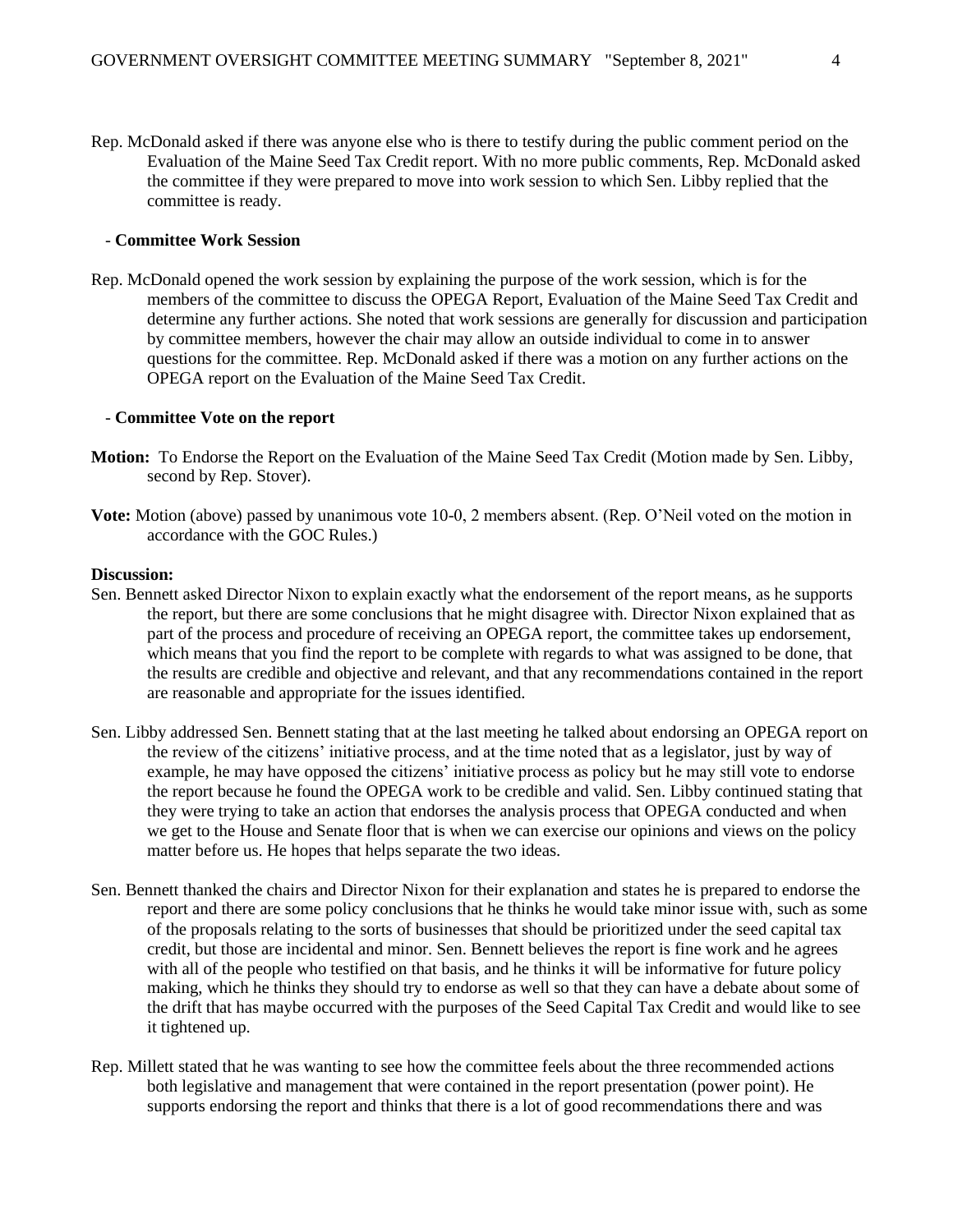wondering what kind of legislative and internal management follow through would be expected by the motion and how clearly, they need to advise the OPEGA Staff in that regard.

- Sen. Libby explained that the motion to endorse the report is one of many actions that the committee could take. They could consider introducing legislation to the taxation committee, they could talk with the taxation committee about introducing a bill for them to vet, they could respond in writing as a committee to FAME management outlining their findings and making specific asks for how they administer the program, and those kinds of things. Sen. Libby reminded them that Christopher Roney indicated that they are largely in agreement with the findings on the management and administration side and that they are working on implementing changes because there were some deficiencies there especially in terms of data gathering and reporting. Those are a few options that they have before them to do with this report.
- Rep. Millett was wondering if with the help of Director Nixon, that Sen. Libby could put his comments in writing and use them as an action as further endorsement of the report that might be on our October agenda as he likes what Sen. Libby spoke to and he wants to make sure that they have an action plan as a follow up to report endorsement.
- Director Nixon noted that process-wise with an OPEGA Report, there are really two votes that could happen, the one is the motion that is on the floor, which is purely endorsement as the work product as just described to Sen. Bennett, and discussed by Sen. Libby. And the other piece, which is a separate vote in which you discuss and digest information then take a vote on follow up legislative actions such as Sen. Libby described or the committee drafts legislation or the committee refers something to another committee. The endorsement of the work product is a statutory requirement for OPEGA, and the committee deliberation of the substance of the report and the recommendations on whether they want to take further action is separate. As Rep. Millett mentioned, at the end, between pages 25 and 29 of the Report, is where OPEGA listed those three specific recommendation that Rep. Millett was bringing attention to. Two of them are recommendations for legislative action and one is a recommendation for management action by FAME.
- Rep. McDonald asked if it was appropriate to go ahead and vote on whether or not to endorse the report and then as a separate discussion, discuss and vote on the follow up? The committee agreed so they decided to proceed and take that vote and then discuss follow up from the committee. The committee vote was then taken.

#### **-Continued Work Session**

- Sen. Deschambault thanked Rep. Millett for bringing up a reference to the presentation (power point), and thanked Director Nixon for making the cross reference to the report pages, and she thinks that it's a good question to ponder about the recommendations. One of the recommendations was about data, and the general counsel for FAME, Chris Roney, did mention and admitted that they are not doing a very good job on data, and that he would work on resolving that deficiency. She takes him at his word, that he will work on getting that data and she thinks that's an easy step to work on so that they would have that information. The recommendations are very well mapped out, the design, the data, and the goals. She is unsure whether another committee would need to look at the recommendations and is unsure of what the GOC Committee's role would be.
- Sen. Libby suggested they talk about the management oversight piece first, and then talk about policy changes in a bill second. For a suggestion, the GOC could write to FAME, asking for their action plan to each of the three recommendations that OPEGA outlined in their report on page 28 and 29. Those three items are a number of changes around data collection, administrative changes around data analysis, and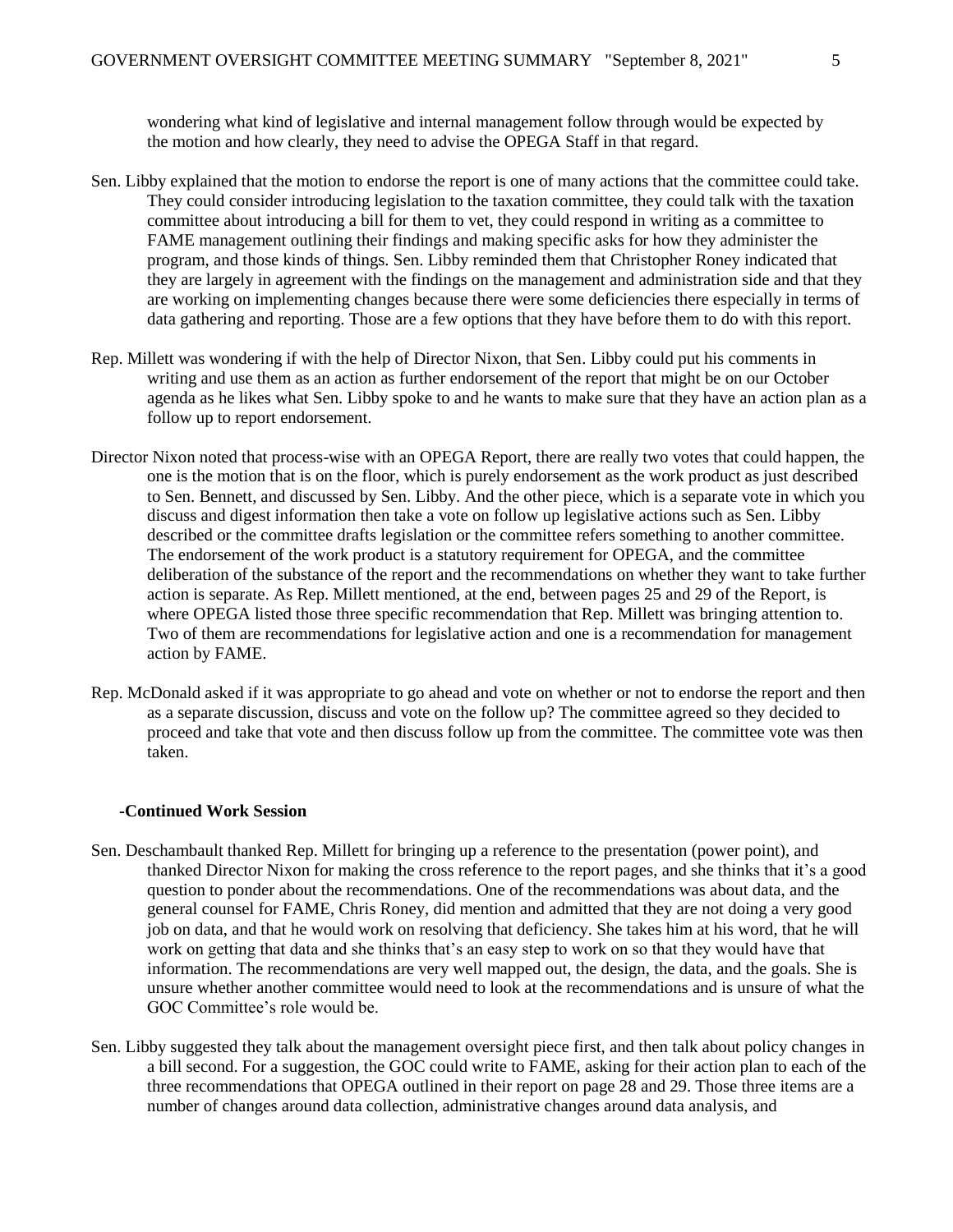administrative changes and compliance with annual reporting requirements in statute. They could ask FAME for a response on their action plans and give them a period of time to respond and indicate how they can achieve it within their existing resources. Sen. Libby continued by stating that he agrees with Sen. Deschambault's point by putting it in writing and asking for a detailed response and an implementation plan.

- Sen. Bennett said he would endorse the approach that Sen. Libby articulated, and on the secondary question of legislative action, he thinks he would want to wait and look at more data regarding some of the underlying purposes that he mentioned in his questions about the tax credit as well as learning more from FAME about that implementation plan before taking up consideration of potential legislative options that they might have. He thinks getting and answer to the questions that Sen. Libby just put forward would be a great first step.
- Sen Keim wondered that if they are sending a letter to FAME with those bullet points, that they would also ask them to talk about the purpose of this Credit, as what was included in the recommendations on page 26 which would just say that the legislature, with consultation with FAME and other stake holders clearly define program goals, that they also ask them to begin that discussion as well, to ask them to begin the discussion on how they would suggest tightening up the program goals?
- Director Nixon read the recommendation on page 26 that Sen. Keim brought up, which recommended that the legislature, in consultation with FAME, DECD and other stake holders reevaluate and clearly define program goals and success looks like in terms of outcomes. She believes that Sen. Kiem is asking to take it one step further by asking FAME for their input to feed into that discussion.
- Sen. Libby stated that what they do in terms of policy changes, a lot of decisions have to be made if they are going to make changes to this tax credit and he thinks they are likely to have divergent views on this committee. There have been occasions where the GOC draft and introduces legislation to a policy committee as a follow up to one of our research and analysis projects. This credit though, given the time that the Taxation Committee has spent on it in the last session and the depth of the policy questions at issue, and given the limited staff resources, especially in light of the work we have tasked OPEGA with at our last meeting, the Child Protective Services work on a very truncated timeline it is going to be challenging for folks to meet. He wonders if they "punt" this one to the Tax Committee, and work with the chairs and leads of Tax to have a bill introduced and maybe follow along in their process, provide the data we have collected and provide the answers we have sought, but send the policy piece to the Tax Committee.
- Sen Bennett would consider that as a possibility, but he would prefer to get answers to the questions that they lay out. He does subscribe to the notion that they have some more pressing matters before us, so he doesn't mind tabling legislative recommendations for actions pending receiving more information. Given the workload of the committee and the priorities of the committee, he doesn't see a great need to act in an expeditious fashion on this report.
- Director Nixon summarized and gave a brief overview of the questions the committee was considering asking. She stated that there are two parts. There is a series of questions that Sen. Bennett asked from some of the folks who testified, noting that OPEGA has made note of those and will work with those people to see what they can get for answers. The other piece was during the work session, Sen. Libby proposed consideration of drafting a letter to FAME to request that they provide information on their action plan and implementation strategy for the recommendations for management action that OPEGA outlined on pages 28 and 29 of the report around the processes for data collection analysis and reporting. She believes it would be requesting a report back from FAME to the GOC with their information on that, and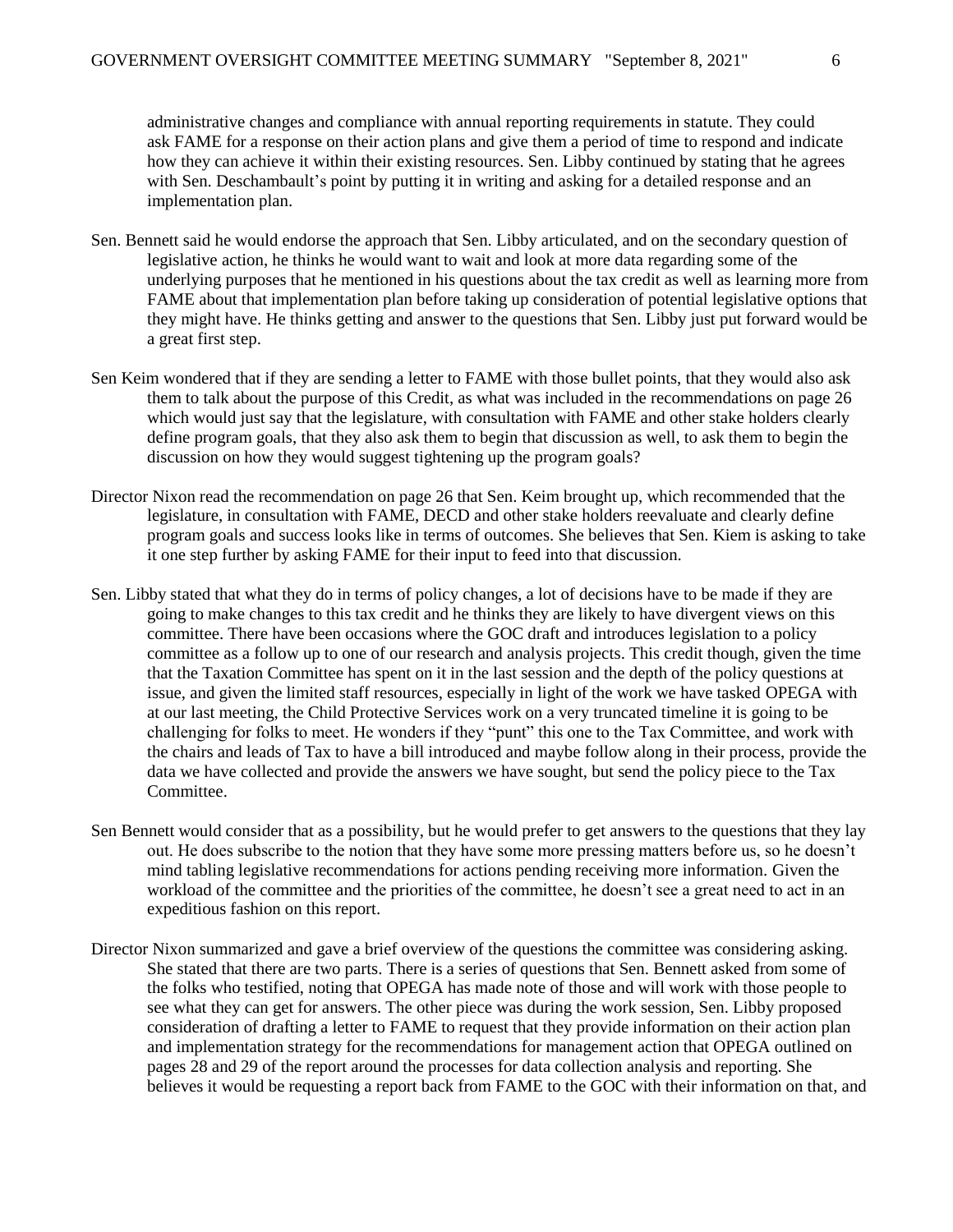from the public hearing following up on the questions that Sen. Bennett asked and any other questions that were asked at the public hearing and getting those sent in to the committee as well.

- Rep. McDonald agreed that she would be in support of gathering more information here in Government Oversight Committee, then passing that information over to the Tax Committee. Sen. Bennett asked if it would also be inclusive of Sen. Keim's recommendations, because one of the recommendations on the report was to engage FAME in their thoughts.
- Sen. Libby brought up how the Chairs and staff of OPEGA were talking about perhaps skipping the October GOC meeting to allow time for staff to catch up on work projects and for the GOC to have enough on the agenda to make that time useful for the committee. That would put their November meeting as the second Wednesday in November, which is roughly a 60-day period where they could try to get FAME to give the committee their action plan. It sounds like they are going to pause on policy discussion for a bit. He is seeing this policy discussion taking up a bigger space, more time, and carrying through into January, February and March, and getting FAME's perspective on these policy tweaks probably is going to be a back and forth between DECD, stakeholders and the legislature. Sen. Libby suggests that they can ask their opinion of these policy questions now or wait for that conversation to develop later in the year.
- Sen. Keim stated that she likes that they will be likely sending it to the policy committee (Taxation) and that they will be taking up whatever legislative changes and the debate around that. She is just wondering, since they are talking about pushing it out further for FAME to be giving a little more information ahead of time so that consideration is part the whole. She thinks that may be helpful to the policy committee because it is a short session coming up, and they might take up some policy considerations in the next session starting in January.
- Sen. Libby suggested that they could add Chris Roney from FAME back into the meeting to help with this part of the discussion. Another thought is that FAME will often say to the policy committee on a question that it is a policy decision of the legislature, they might respond with their opinion on a proposal but they might also just defer. Sen. Libby then suggested that Mr. Roney could answer those thoughts for the agency.
- Mr. Roney stated that FAME is more than willing to respond to the request for an action plan on the management items. He does agree with the idea of having the policy debates with the Taxation Committee, both in terms of the policy around what the goals are but also what is the adequate level of recording to try and demonstrate those goals because they did add a bunch of reporting requirements that they have just implemented as that was included in part of the new law. Trying to integrate whatever new requirements they want to talk about into the ones they just implemented will be an important discussion to have with them. They would be happy to give their comments on the value of all the things they think they can achieve in terms of getting reporting. They have opinions on whether particular business enterprises ought to be included or not but he believes that is a discussion for the legislature to debate, because of things like film or exporting businesses are important to different constituencies.
	- **Motion:** That the GOC send a letter to the Finance Authority of Maine to:
		- Request that FAME follow-up and provide the GOC committee with an action plan to address the Recommended Management Action described in the OPEGA report on Pages 28-29 of the OPEGA report related to: (a) data collection, (b) data analysis and (c) data reporting;
		- Invite FAME to provide comment on defining goals and what success looks like in terms of program outcomes, as described under Recommended Legislative Actions on Page 25-27 of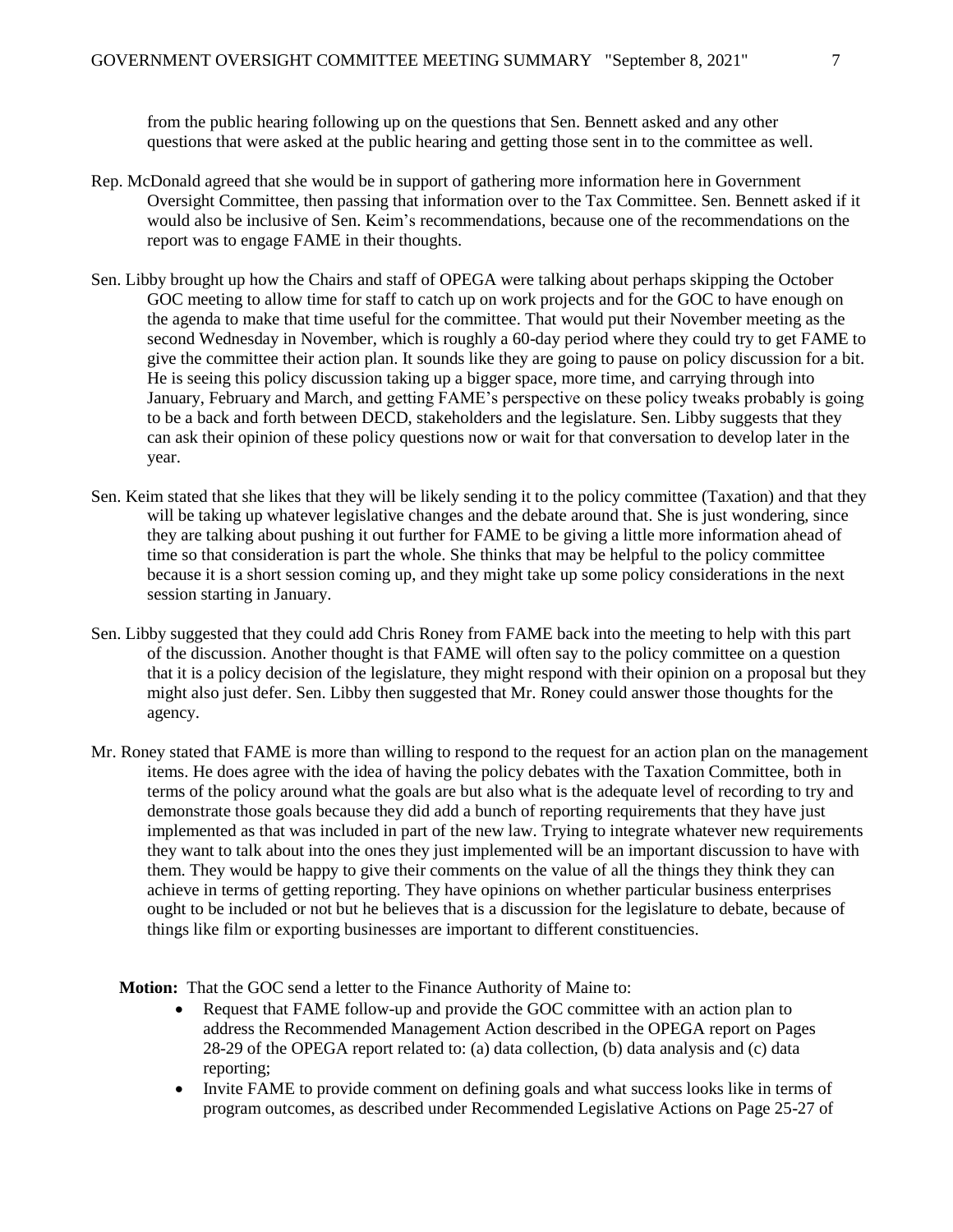the OPEGA report, to provide background t to assist the Legislature in future policy discussions; and

• Request that FAME follow-up on the requests for data and information made by Senator Bennett during the Public Comment period; and Request that FAME report back on these items at the November 10, 2021 meeting

**Vote:** Motion (above) made by Sen. Bennett, second by Rep. Millett, passed by unanimous vote 10-0, 2 members absent. (Rep. O'Neil voted on the motion in accordance with the GOC Rules.)

#### • **Presentation – Quarterly report back from the Maine Commission on Indigent Legal Services**

- Justin Andrus, Executive Director of the Maine Commission on Indigent Legal Services (MCILS), explained that the last quarter at MCILS has largely seen them working to implement the plans that they have made, and running into some road blocks, some of which have been cleared since the week before, when he sent the report to the GOC. For example, they were able to post the six positions that had been granted in the supplemental budget last Friday, and that hiring process is now underway. Mr. Andrus states that that has been the biggest obstacle to making progress on the auditing and oversight front, because they still haven't had the people to do that work. They are looking forward to that and have been getting many inquiries, asking for details about what the jobs might have. The openings will be for posted 30 days so they will begin the hiring and onboarding process in October and hopefully they will have people ready to go by November 1st. That is the timeline they think is realistic. They are going as quickly as they can through that process. Mr. Andrus stated that he had given the committee a lot of data when they last had a meeting, and he had asked if they wanted a review of what he had written prior, and the committee had suggested that may not be necessary. He is happy to address anything that the committee would like him to, but he doesn't want to bore them by repeating what he already has submitted in writing.
- Sen. Libby asked Mr. Andrus to briefly summarize two parts of the report for the committee and people watching the meeting: their budget situation and their case load. Mr. Andrus explained that their budget is healthy at the moment, which is excellent. They have received adequate funding in the supplemental budget and they also received \$4 million in Covid Relief Funds, to address the case surge issue that they are seeing. For the moment they appear to be in relatively good shape. They have very limited carryforward in terms of encumbrances from last year. They now understand that the money that was carried forward from the fiscal year 2020 budget is available to them. They need to go through a financial order process, but it looks like they should not have a difficulty meeting their financial obligations this year. He did state in his report that it is possible that they could have an issue for next year, but he thinks given the way the surge in cases is going now, it looks like that is unlikely to be a problem. Historically MCILS has run into the red and then caught up, so this is a more tenable position to be in. The case load issue is a fairly significant issue. They are seeing a huge surge in the number of cases MCILS is being asked to provide lawyers for, while at the same time their lawyers are continuing to express some dismay about the change in the practice environment. Mr. Andrus provided the committee with the responses to the survey of attorneys that they did in August. The attorney responses were fairly consistent; there are still some people who are unhappy with him or MCILS and they are working on those issues. There are a lot of people talking about the difficulty to return to a primarily inperson practice regime. He has been trying to communicate with the Judicial Branch about making the practice environment work for attorneys, particularly those who have to travel from county to county, in an effort to keep as many people as possible on board. They are seeing a massive surge in the number of new filings. He explained in his letter that they had a historical average of about 26,000 cases a year in the 5 years before the pandemic, they were up to 28,000 in fiscal year 2021. They are on track for about 31,000-36,000 cases in fiscal year 2022. It is a massive surge of cases against declining numbers of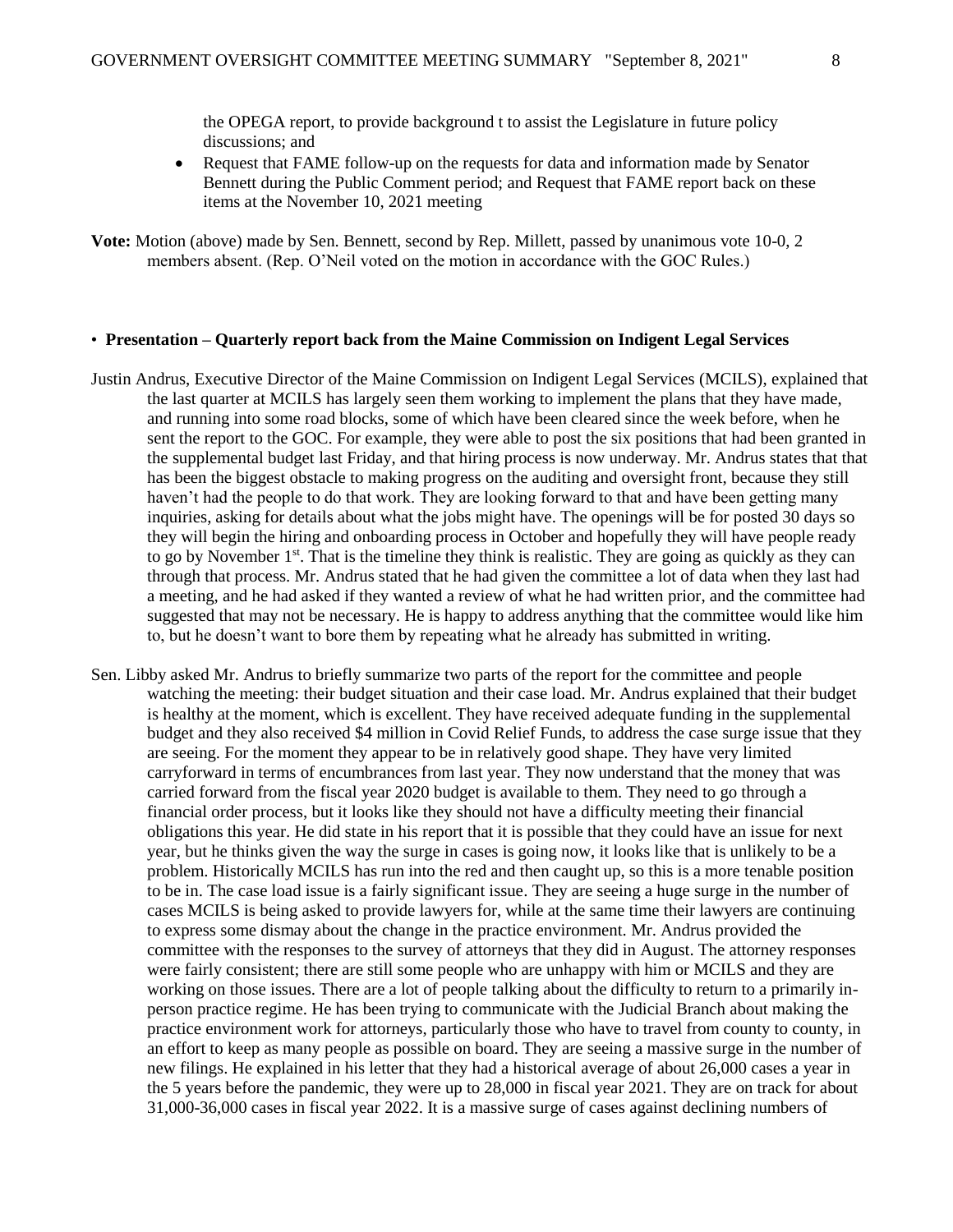attorneys participating. Although that is problematic, they are doing the best they can to foster a practice work environment that is going to work for people and have them not disengage. They have eliminated the people who were frustrated by the rules, as there were some people who left earlier in the year for that reason. However, he noted if they'd like to come back and follow the rules they can do that. They also do seem to have fewer people concerned about the rate, so the increasing rate of compensation appears to have stemmed the tide in terms of those people. The people who are leaving now frequently are saying they will come back, they are not leaving the program, they just can't accept new cases because their work load is too high. That's a function of the actual case load being high and having moved from Zoom, where people were allowed to be in several courts in one day, to being back on the road. He has really been pursuing the Judiciary about Zoom and making it possible for lawyers to appear remotely, especially in the outlying counties where a quarter of their lawyers are. He states that he had gotten a request from a judge for their lawyer count in Washington county. There was a total of 4 attorneys in Washington county doing Washington county cases, 2 of those will only do lawyer of the day. The judge has concerns about how Zoom works from the courts' perspective, but there is no way to get an attorney from Machias to somewhere else unless that attorney is allowed to appear remotely. That is the dialogue, as it's not really a negotiation as they don't have the power to negotiate with them.

- Sen. Keim noticed a lot of comments from the lawyers on the survey had to do with Zoom and e-filing, and she recognizes that they are having difficulty getting enough lawyers. Sen. Keim continued that with talking about practice environment with the backlog they have and not enough lawyers to take on the cases, are the courts open to this idea of continuing the zoom and e-filing even though they have shifted back to in person meetings?
- Mr. Andrus responded by breaking down the answer into 3 major subject areas that have changed the practice environment; Zoom, e-filing and docketing. The docketing issue is that the courts want to make sure that no court time is wasted. So, they want to make sure that they have a number of cases ready to go, so if one case settles, the next case can slide in, which makes sense from their perspective. The problem with that is that it requires the attorneys to be preparing multiple cases in multiple counties in the same time period, which is impractical.
- On the issue of e-filing, the US Postal service has formally downgraded its performance expectations of First-Class Mail to 5 business days, which really means a week. That means that with courts pumping out very short notices to get people into court and fill up the court time, it is impossible to rely on the USPS to safely file for example, a motion to continue a proceeding. Lawyers now have to get in the car and hand deliver. It sounds like e-filing is a matter of convenience, but it is really a serious matter of efficiency. The courts have explained to him that there are a number of reasons the were opposed to e-filing, one of which was the cost of printing all of the stuff lawyers were sending in. They are actively working with the IT department to put printers in the clerk's offices and having a printing facility of some kind that allows the MCILS lawyers to print directly to the clerk's offices, so the clerks take them off the printer as they would opening mail. It is going to be really expensive, but he thinks it is going to be less expensive than continuing to pay people to drive. They are working with the courts on finding a solution.
- On the issue of zoom appearances, he has interest from the Chief and Trial Chiefs in the district and superior courts, but they have explained to him that Maine's tradition of judicial independence really prevents the judicial management from imposing precise structures on the judges. Even if they were inclined, the chiefs can't tell the judges that they shall allow people to appear by zoom. He has been trying to work with the judges he engages with to promote the use of zoom. In addition to the survey responses you in the material he has provided, they get lots of emails and frequently see emails that say that lawyers will go to Aroostook County to take a case but only if the administrative proceedings until they get to the trial will be over zoom. He doesn't think that zoom is a substitute for in person, in person is much better, but at this point zoom is necessary to avoid the bleeding, and the judiciary is starting to understand that. He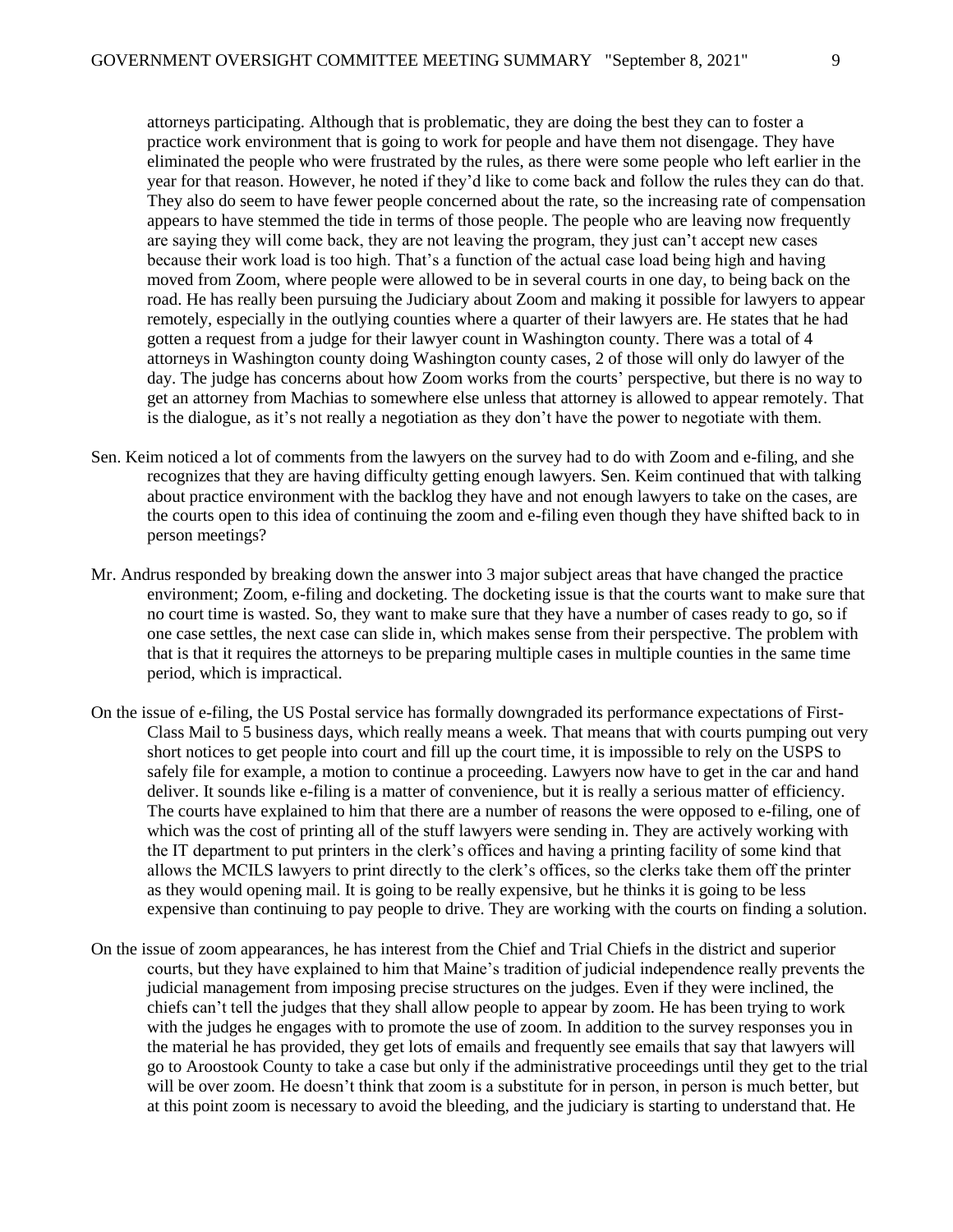has been as vocal with them as he can without treading into being impolite, to say that someday soon I may not have a lawyer for them if they don't allow the lawyer to appear by zoom. Mr. Andrus continued saying that on the issue of docketing, he has been much less successful. The judges want the dockets to move so that they don't waste a moment, which he understands and respects but it doesn't work. He has many examples but a good one is a lawyer with cases in two different counties had to prepare both cases although they cannot be in two courts at once. The lawyer was required to be prepared for the case in the second county if the first case folded. Meaning the lawyer had to be prepared for a case that may not take place, and then prepare everything a second time if the case for the rescheduled date. There is a huge duplication of time, prep work and cost for MCILS.

- Sen. Bailey asked Mr. Andrus if he can get information on the number of attorneys and caseloads and if he could get a break down between criminal defense, protective custody cases, juvenile cases and involuntary commitments. Mr. Andrus confirmed that he would get that information for Sen. Bailey.
- Rep. Arata asked if there is anything that the Legislature can do to help the judiciary move to zoom and e-filing? Mr. Andrus states that because of how the AOC works he does not know the answer to that question.
- Rep. Arata asked for clarification regarding the billing, because several comments stated that if they don't bill on time, they don't get paid and why is that, as it seems harsh. Mr. Andrus then explained that there is an existing rule that predates him, that states that bills submitted after 90 days shall not be paid, but he is hoping that a rule change will be put in place that allows him to have some discretion to allow those late billing payments. Rep. Arata followed up by asking when he thinks that rule change will be put in place. Mr. Andrus responded that at their last Commission meeting they were talking about a broad-based overhaul of the rules that need to be brought into line with the work they are actually doing, but he doesn't have a timeline for when those rule changes may occur.
- Sen. Keim asked about any changes on the determination of indigency. Mr. Andrus explained that there is no ongoing operation to make changes to the determination of indigency but that they did update financial guidelines for the year which is just a change in the numbers. The screener operations have been diminished, because they did have two screeners leave; a new screener will start soon. They are still interviewing for the Portland position. But in terms of the functional determination, there isn't really a new change there.
- Sen. Keim then asked why it seems that there isn't really consistency in determination of indigency across courts. Mr. Andrus explains that is correct, there isn't consistency. The determination of indigency is not an MCILS function. The screener, when there is a screener, helps a person fill out a financial application, and the court decides on whether or not a person is indigent. MCILS has no input there. He believes this is something they need to work on. In his report he talks about the memorandum between MCILS and the AOC, and they want to broaden the MOU to include things like screener operations and indigency determination, but at the moment the courts are supplying indigency differently. He has no idea how many people there are and he doesn't have data on that nor the ability to obtain that information at the moment. It is also not something they can directly control; they have rules, but where they are applied inconsistently is outside of his ability to fix. To elaborate, he explains that in many areas he has concluded that they are running into issues that are external to MCILS so he can't cause for things to happen; he can ask for them to happen, but it is the response of people outside of the agency that can they rely on. He states that it is extremely frustrating to get to a point that they cannot improve client security for communications with counsel because he can't get dialogue going with DOC that is reciprocated, he can't improve filing issue because he can't get communication with AOC that is reciprocated. He hasn't stopped pushing for some of these changes but he can't make other people comply with his mandates.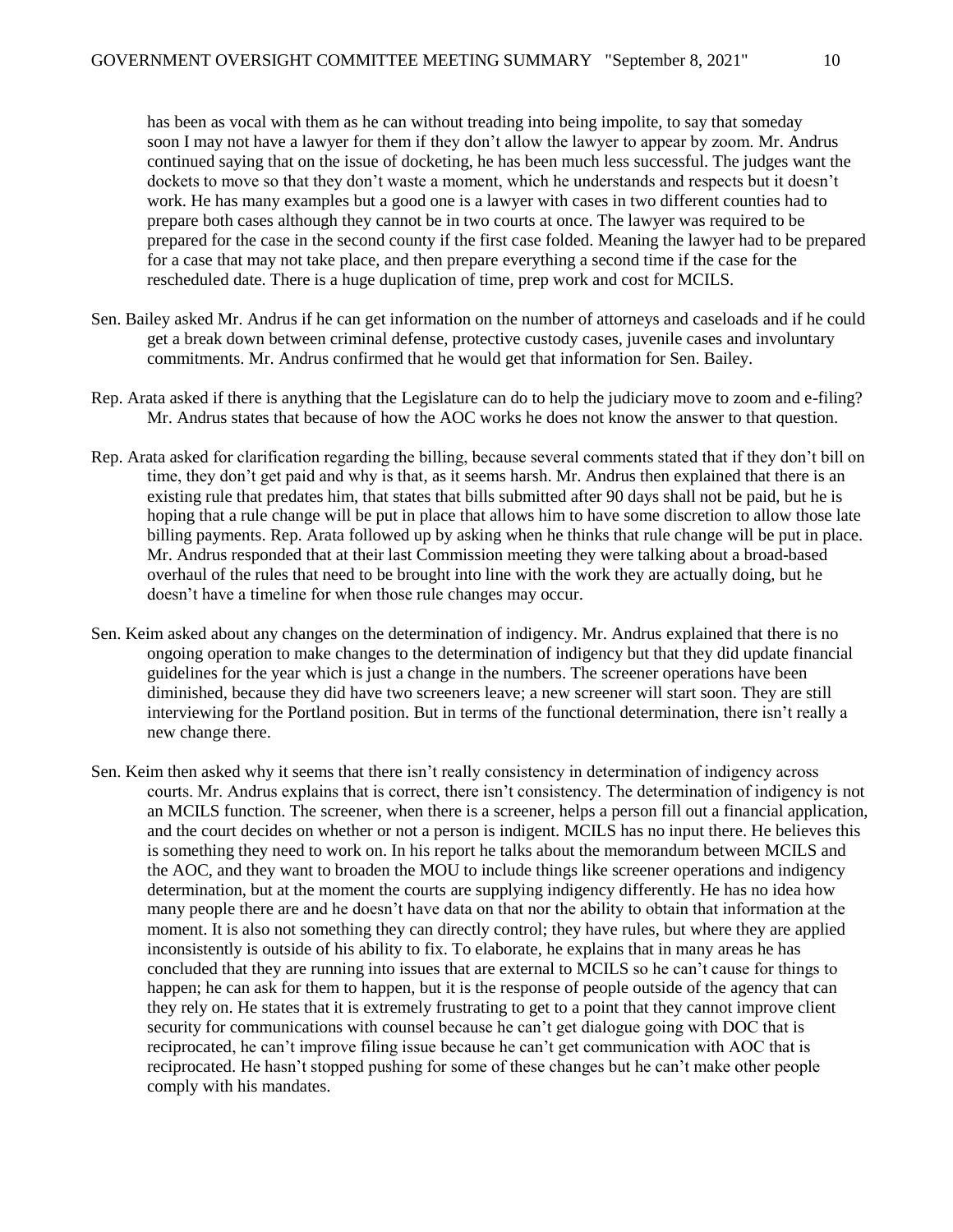- Sen. Libby asked about page 4 of the report regarding audits, noting that during the interim Mr. Andrus did some work on developing the processes for audit but have not been authorized to hire the attorney staff you need for that process. Sen. Libby asked if that information changed since writing the report. Mr. Andrus explained that yes, during the week prior they were approved and posted 6 new positions open for hiring, setting a 30-day period to interview and hire promptly. Sen. Libby asked how would he rate the current process compared to the process of internal review say about 3 years ago. Mr. Andrus said that it is hard to quantify, but he can say that the process is better now than it was 9 months ago when he came on board and that its still imperfect given the volume. They are doing a much better job communicating expectations and are getting fewer instances where people are violating those expectations. They are seeing many fewer high hour triggers, they are seeing more people be more precise for accounting errors, and small errors are being corrected. He thinks that, to be fair, what they are doing is too sporadic to be considered an audit system as the rudiment of an audit system is that it is consistent, and its utility lies in part that its process can be reproduced. It is still a lot of review of vouchers and reviewing non-counsel invoices, which is the most error prone area in the audit system, but there is really good accountability taking place.
- Director Nixon explained that OPEGA has been working on a remaining piece of work in the indigency determination and collections from the partially indigent clients. That was piece of work that was slated to be finished up this fall. They did collect information about consistency of indigency determination. OPEGA is trying to figure out a strategy to have that wrapped up when they have resources available. She will be taking stock of what they have and what they have heard in this meeting. Then she will hopefully talk with the GOC next meeting about how to wrap everything up while still finding answers to the two remaining questions that were outstanding.

#### • **Presentation** – **Introduction to Child Abuse and Prevention Treatment Act (CAPTA) Review Panels**

- **Bobbi Johnson**, Associate Director of Child Welfare Services presented (A copy of the presentation is attached to the Meeting Summary).
- Sen. Libby asked Ms. Johnson about an update on The Maine Child Welfare Advisory Panel minutes from May, June, July, and August's meetings. Ms. Johnson answered that she will have the minutes updated for May and June but they do not meet in July and August.
- Sen Libby asked if the statue establishing the Child Welfare Advisory Council require an OCFS staff member to serve as co-Chair or were they elected by the group, because often times advisory groups do not have staff who are being overseen serving as leaders on that advisory group. Ms. Johnson replied that it was built into the redesign of the group. Initially it was a very department lead group of individuals and have shifted it to a citizen review panel with Deb as the citizen co-chair. It is not a requirement of the CAPTA legislation.
- Sen. Bailey asked in relation to the CRPs, what role if any, what role is there for attorneys that represent parents in child protective matters. Ms. Johnson replied the Justice for Children's Task Force, includes parents' attorneys. The Maine Child Welfare Advisory panel has been recruiting members, including a parent's attorney to be a part of that panel. Child Death and Serious Injury Review Panel has added two district attorneys to their panel.

**Debra Dunlap**, Chair of the Maine Child Welfare Advisory Panel, presented to the GOC (A copy of the presentation is attached to the Meeting Summary).

Sen. Bailey asked Ms. Dunlap about helping to fill an open position of a legislator on the panel, who makes that appointment and why it hasn't been filled. Ms. Dunlap has had conversation with some legislators, but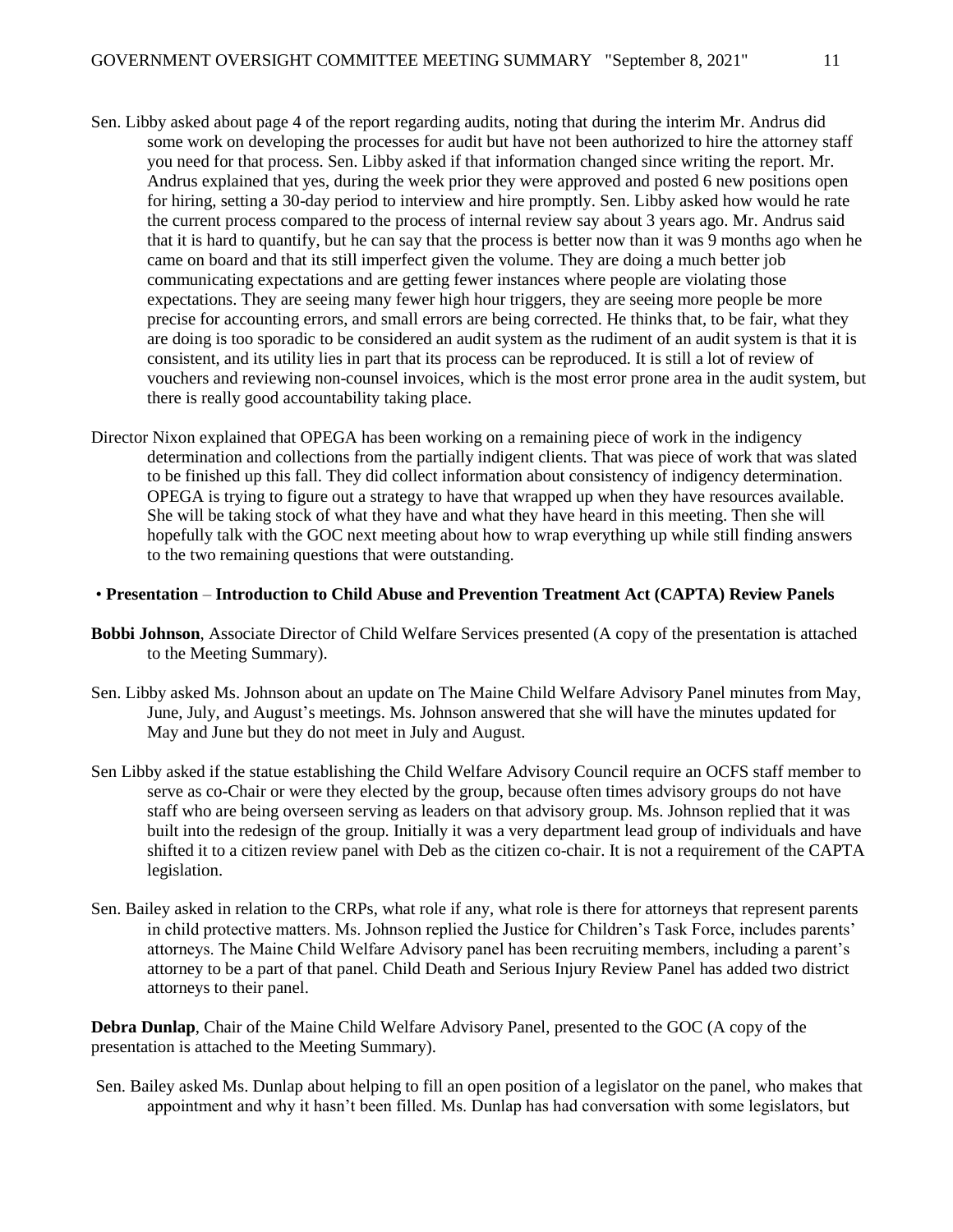once the session starts they find it very hard to make it to the meetings. It is one of the required representatives written in the bylaws, and they would love to get that position filled. They meet the first Friday of every month from 9am to 11am, and have them over zoom for convenience to all members. There is no appointment of the position, it is more of an invitation or a volunteering of that legislator. Any legislator who does want to fill that spot could contact Ms. Dunlap or Director Johnson, they would have to be voted in through the full panel.

Sen. Deschambault said she is surprised that these positions are by invitation and not reviewed by the commissioner of DHHS. Sen. Deschambault also asked about the open seat for representation of someone that works in the substance abuse, recovery and treatment area on the panel. Ms. Dunlap explained that these are citizen review panels and so they are not appointed panels, it is designed to be a citizen volunteer program. Ms. Dunlap continued by stating that they do have some people from the substance abuse, recovery and treatment programs on the panel, but they are already holding a seat for a different mandated representation and the panel does not allow one person to hold two positions/roles in the panel. Sen. Deschambault then asked where their committee submits its reports. Ms. Dunlap explained that they don't review individual cases, but they take overall feedback and look for patterns and identify ways that the whole system can be improved. The reports used to be sent only to the mandated federal recipients, or to anyone that asked for it, but they decided that there needs to be a more formal process to get this information to the Maine Legislature.

**Betsy Boardman** presented to the GOC (A copy of the presentation is attached to the summary).

- Sen. Deschambault asked if she had a hard copy of her testimony she could submit. Ms. Boardman answered that she would send it in the next couple of days.
- Sen. Bailey asked if the task force has or is looking at preventive legal advocacy. Ms. Boardman answered that that issue has not been addressed specifically, but it is on the national radar. Last year they had a huge focus on preventative child family services. Sen. Bailey suggested they add that to their future agenda, because studies are showing that it is helpful to the families, less costly for the state as it helps prevent child abuse and neglect and helps prevent children from even entering the foster care system.
- Sen. Libby asked about how many times they have met this year and the minutes on the meeting in march. Ms. Boardman explained that they have quarterly meetings and they met in March, June, September, and December and will have the minutes posted.
- **Mark Moran**, Chair of the Maine Child Death and Serious Injury Review Panel, presented to the GOC (A copy of his presentation is attached to the summary).
- Sen. Libby asked about the statues that prevent information from being shared. Do other states have the same restrictions? How would we create a work around to be able to get timely answers? Mark answered that he is not aware that other states have similar restrictions. The reasons for the prohibition, have to do with 2 factors, one is the potential to create conflicting duties for their panel members. The second is that the statute states that the panel's findings are confidential. For example, if one of the panel members were a police officer that is involved in a case, and the panel finds some new information, the officer would then have a conflict of interest between the confidentiality of the panel and his public duty to let the courts know information about a case. Sen. Libby asked follow up question based on the answers.
- Sen. Bailey read the statutory purpose of the panel. She asked if the panel is established by the department, and the panel makes recommendations to the department, and the only publicly shared documents and information is shared and filtered through the department? Mr. Moran said yes that is correct, but they could also send things to outside entities and that information would then be public that way. Given the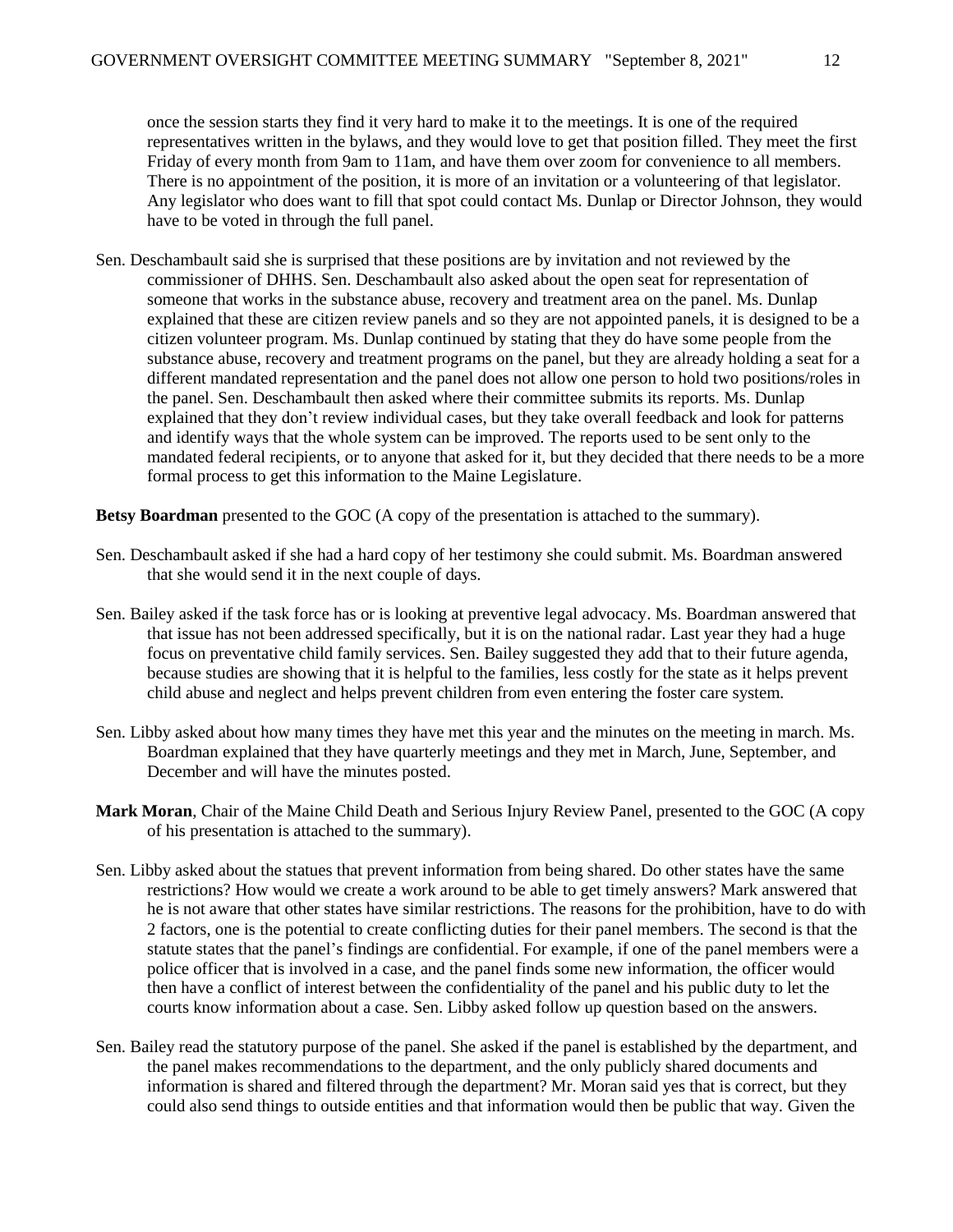confidential information based on the children involved, they don't make recommendations based on a case by case basis. Sen. Bailey asked if the attorneys involved on the panel are all state attorneys? Moran answered confirming that.

Sen. Deschambault asked about there being no changes to the statutes since 1993. She asked what is the panel's authority if the panel had a recommendation to revise the statute, or do they have to recommend it to the commissioner of the department to make the change? Mr. Moran answered that there has been changes to the statute but none that directly discuss what the panel does and their structure and function. Mr. Moran clarified that they have made recommendations within their meetings to the department specifically related to statute changes over the years and when the department does propose its bills he is confident that those proposals are at least in part fueled by the panel meeting discussions with the department.

# **Unfinished Business**

• **None**

# **Report from Director**

- **Status of projects in process**
- Director Nixon explained provided an update on OPEGA projects. For the Maine Commission on Indigent Legal Services, there is a piece of work on indigency determination that is going along and they are trying to figure out how to wrap it up and when, based on the demands of the child protective services work. The Full Evaluation of the Credit for Rehabilitation of Historic Properties which is a tax expenditure review project, is in the process of the report being drafted and ready to present to the committee in November. OPEGA is actively working on the Full Evaluation of the Research Expense Tax Credit. Also, in the tax arena, they have their annual review of all tax expenditures that are classified for expedited review, and are actively working to prepare that for the tax committee. Staff are also engaged in the tax expenditure review working group that is looking at the overall tax expenditure review process with the GOC and TAX committee.
- For Child Protective Services, they've been working actively in developing a work plan for pieces of work that are due in January and March. A member of the OPEGA staff attended the systems mapping meetings at DHHS, that was part of the Casey Family programs and their subcontractor Collaborative Safety case reviews under contract to DHHS. They will be looking to schedule a presentation of that report when it is due later in the fall. Staff have been initiating preliminary research but it is getting folded right into the project which includes reviewing relevant state and federal laws and rules, relevant evaluation projects and reports that have been done by other states to help inform and give guidance to develop an effective and efficient project. They are scheduling meetings with agencies involved and the groups the committee had just heard from will be a big part of the work for the report that's due in January on the system of oversight of child protective services broadly. OPEGA will be doing a lot of follow up work, speaking to those panels and learning more about them, to be able to report back to the committee on how that system works together and areas of improvement.

# **Planning for upcoming meetings**